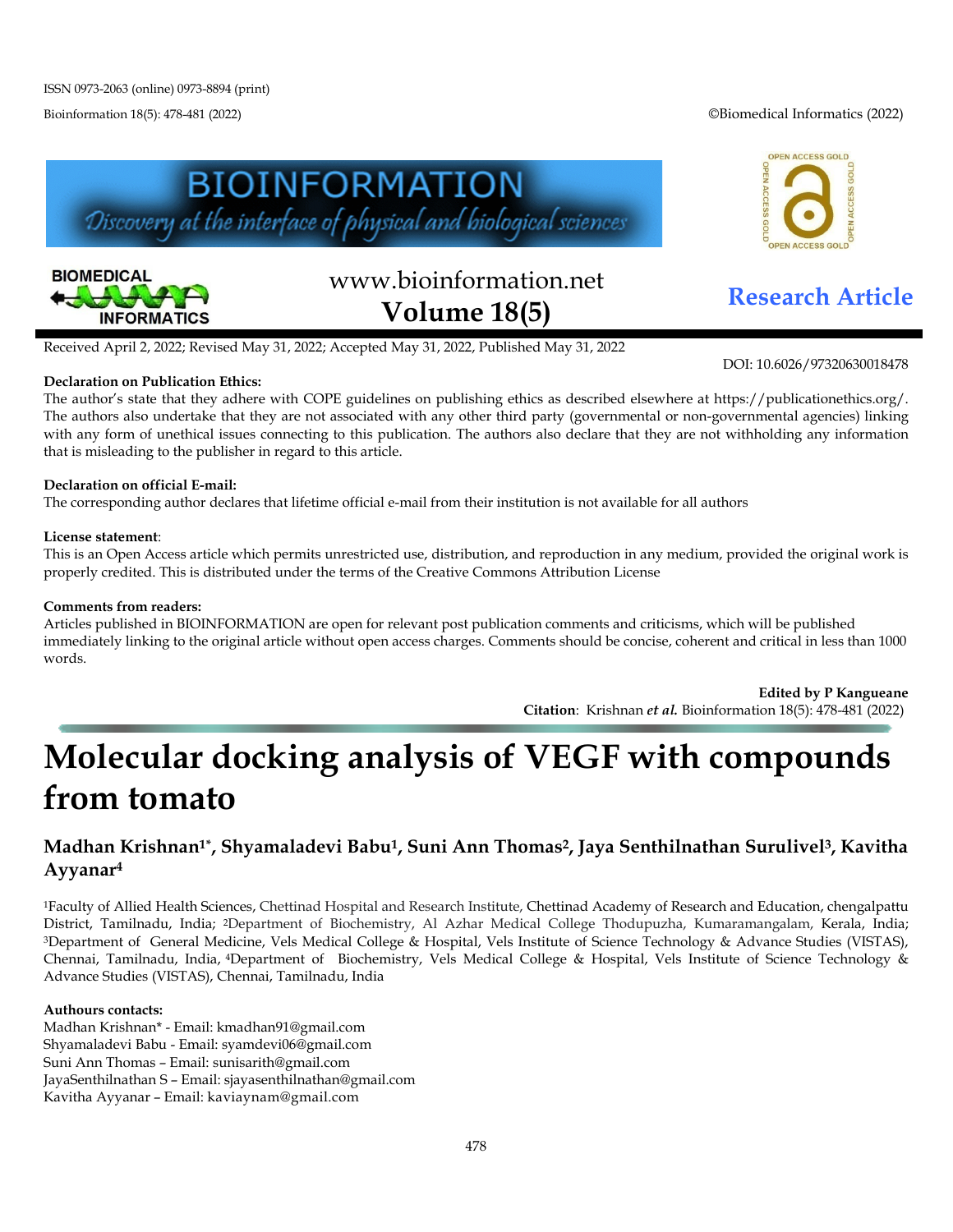#### **Abstract:**

Vascular endothelial growth factor (VEGF) is linked with Non-small cell lung carcinoma (NSCLC). Therefore it is of interest to document data on the molecular docking analysis of VEGF with compounds from tomato for consideration drug discovery. Data shows that compounds Kaempferol-3-O, Quercetin, Naringenin & Rutin show optimal binding

**Keywords:** Molecular docking, VEGF, lung cancer, tomato.

#### **Background:**

Lung cancer is a serious threat to human health. This condition has been the world's most dangerous malignancy **[1]**. Every year, around 1.6 million new cases of lung cancer are identified worldwide. Lung cancer has the highest mortality rate among malignant tumours **[2]**. Histological subtypes of lung cancer are primarily classified into non-small cell lung cancer (NSCLC) and small cell lung cancer (SCLC), accounting for between 85 percent and 15 percent of patients with lung cancer. The 5-year survival rate of initial NSCLC patients is approximately 40% following surgery **[3]**. Even then, about 70 % of patients had localized or distant metastases at the point of surgery **[4]**. During the meantime, SCLC is more susceptible to radiotherapy and chemotherapy relative to NSCLC. There are indeed limitations for the clinical care of SCLC. For instance, SCLC is vulnerable to drug resistance **[5]**. Factors and signaling pathways associated with tumor angiogenesis have been identified as promising targets for therapeutic strategies in different tumor types, including lung cancer **[6]**. Vascular endothelial growth factor (VEGF) A (VEGF) and VEGF receptor (VEGFR) play a key role in angiogenesis, facilitating endothelial cell proliferation, migration and invasion **[7]**. VEGF increases the vascular permeability of established vessels, increasing the extravagance of plasma proteins that provide a provisional scaffold for activated endothelial cells to migrate. In addition, VEGF enhances the homing of bone marrow vascular precursor cells **[8]**. Recent research indicates that VEGF specifically targets tumor cells that lead to tumor progression and metastases **[9]**. VEGF excess expression and/or high serum VEGF levels have been documented for both NSCLC and SCLC **[10]**. The expression of VEGF transcript and protein was identified in several human NSCLC cell lines **[11]**. The levels of VEGF protein differed across cell lines. Various studies have documented that VEGFRs were expressed and activated in NSCLC cell lines suggesting that autocrine loops could be involved in these cells. The expression of VEGF and phosphorylate VEGFR2 has been found in different SCLC cell lines, indicating that VEGF may preserve cellular functions in SCLC through autocrine mechanisms **[12].** Therefore it is of interest to document data on the molecular docking analysis of VEGF with compounds from tomato for consideration drug discovery.

#### **Materials and Methods: Protein preparation:**

The X-ray crystal structure of VEGF (PDB code: 1FLT) was downloaded from the Brookhaven Protein Data Bank (www.rcsb.org/pdb).

#### **Ligand preparation:**

10 compounds (**Table 1**) known from the tomato plant were collected from the literature. The structures of these compounds

were dowmloaded from the PubChem Compound Database in the Spatial Data File (SDF) format and translated to the PDB file format by using Online Smile Translator. Energy minimization of ligands was completed using Open Babel software with a steepest 139 descent using uniform force fields and then translated to PDBQT format.

#### **Molecular docking:**

AutoDock (V. 4.0) could be used in the PyRx GUI to validate the binding capability of the selected ligands to the selected target **[13].** The grid configuration report was created using the Pyrex Auto Grid software. Execution was also used to know / predict amino acids that come into contact with ligands at the active protein site. Results less than 1.0Å in the position root-mean-quarter deviation (RMSD) were considered to be optimal and grouped together to find an acceptable binding. The highest binding energy (most negative) is considered as a ligand with high binding affinity. The docking poses collected for each compound have been rated according to their dock score feature and the best docking result was further analyzed using

#### **Table 1**: Selected compounds from tomato (*Lycopersicon esculentum*)

| S. No            | <b>Compound Name</b> |
|------------------|----------------------|
| 1                | Benzoic acid         |
| 2                | Chloregenic acid     |
| 3                | Cinnamic acid        |
| 4                | Glucoside            |
| 5                | Gallic acid          |
| 6                | Kaempferol           |
| 7                | Rutin                |
| 8                | Protocatechuic acid  |
| $\boldsymbol{q}$ | Ouecetin             |
| 10               | Naringenin           |

|  | Table 2: Selected compounds from tomato (Lycopersicon esculentum) |  |  |  |  |
|--|-------------------------------------------------------------------|--|--|--|--|
|--|-------------------------------------------------------------------|--|--|--|--|

| Compound       | <b>Binding</b>  | H-bond             | Distance A <sup>0</sup> |
|----------------|-----------------|--------------------|-------------------------|
| name           | Energy Kcal/mol | <b>Interaction</b> |                         |
| Kaempferol-3-O | $-72$           | <b>THR-31</b>      | 2.3                     |
|                |                 | $CYS-57$           | 2.4                     |
|                |                 | $GI.Y-59$          | 2.1                     |
| Ouercetin      | $-7$            | $ASN-100$          | 2.5                     |
|                |                 | <b>CYS-102</b>     | 1.9                     |
| Naringenin     | $-6.8$          | $GLN-22$           | 2.1                     |
|                |                 | <b>CYS-102</b>     | 2                       |
| Rutin          | $-6.9$          | LEU-32             | 1.8                     |
|                |                 | <b>GLN-37</b>      | 1.7                     |
|                |                 | GLY-59             | 2                       |

#### **Results and Discussion:**

In order to recognize the interaction of the selected compounds with the active VEGF site, the compounds have been submitted to molecular docking simulation studies performed using the PyRx docking method using the Autodock VINA program. The molecular docking of bioactive compound at the VEGF binding site was carried out on the basis of the reported VEGF (PDB code: 1FLT)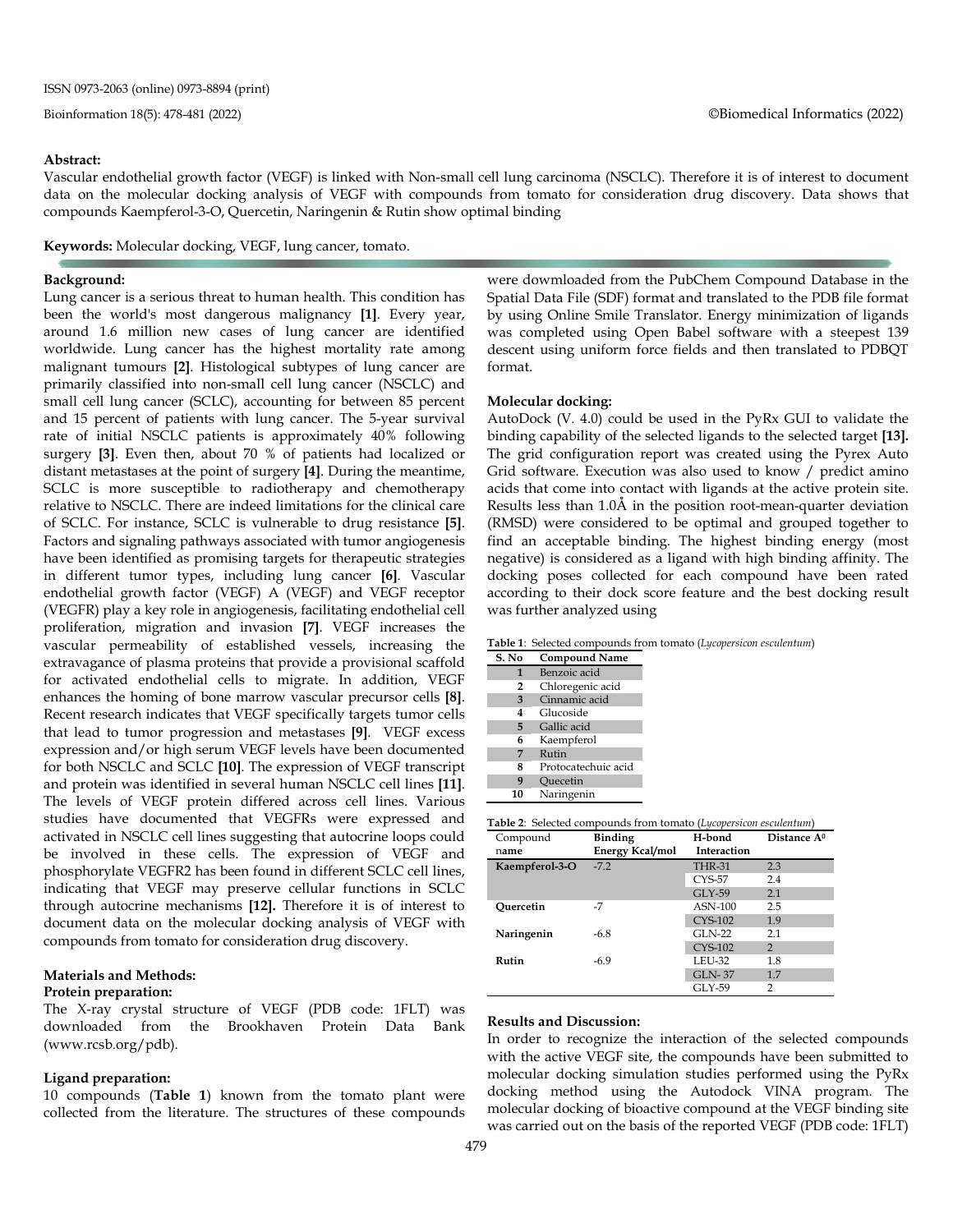ISSN 0973-2063 (online) 0973-8894 (print)

Bioinformation 18(5): 478-481 (2022) ©Biomedical Informatics (2022)

and complex structures, and the highest suitable binding modes of the best compounds were shown in **Figure 1**. The binding energy and H-bond information have been shown in **Table 2**, where the created docked complexes have been examined on the basis of binding affinity values (kcal/mol) and bonding interaction patterns (hydrogen, hydrophobic, and electrostatic). Compounds have strong hydrogen bonding interactions through amino acid residues GLN-22, THR-31, LEU-32, GLN-37, CYS-57, GLY-59, ASN-100 and CYS-102. By using pymol, the docking results were then compared to see the interaction produced the best binding energy, out of 10 dockings performed. Many of the compounds showed very strong interactions with the VEGF receptor. We sorted the four compounds on the basis of the binding energy. The strongest docking interaction between VEGF and four compounds was shown in Figure 1, with binding energy ranging from-7.2 to 5.9 kcal /mol. Analysis of the docking results showed that selected compounds interact with VEGF protein via H bond interactions. These compounds showed the strong interaction with active site residues. The presence of the H-bond interactions enabled the complex to attain the specified configuration of the complex structure. The selected four compounds showed very close interactions with the VEGF receptor **[14]**. As per Daisy *et al.* Kaempferol-3-O, Kaempferol-3-O, Naringenin & Rutin form an H bond with the VEGF receptor and their duration is also below 3A0. Data shows that tomato plant compounds have potential anti lung cancer activity.



**Figure 1:** Interaction of VEGF with (a) Kaempferol-3-O; (b) Quercetin; (c) Naringenin and (d) Rutin.